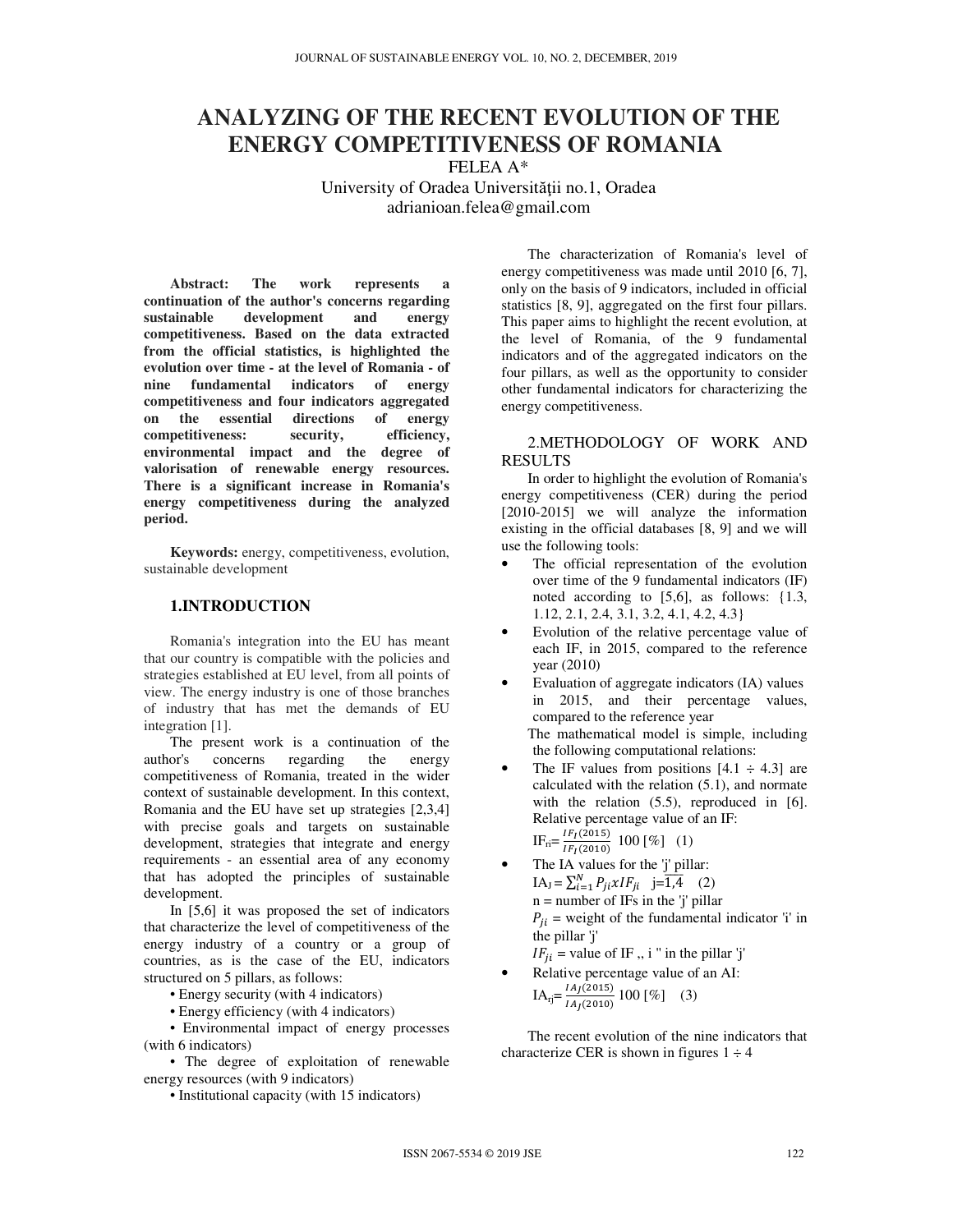

Fig 1 The recent evolution of the CER of CER from pillar 1

Source: Created by the author based on data taken from [8, 9]



Fig. 2 The recent evolution of the IF of CER from pillar 2

 Source: Created by the author based on data taken from [8, 9]



Fig. 3 The recent evolution of the CER of CER from pillar 3

 Source: Created by the author based on data taken from [8, 9]



Fig. 4 The recent evolution of the CER of CER from pillar 4

 Source: Created by the author based on data taken from [8, 9]

The relative percentage values of IF and AI are shown in Table 1.

Table 1 Relative percentage values of IF and IA [2015/2010]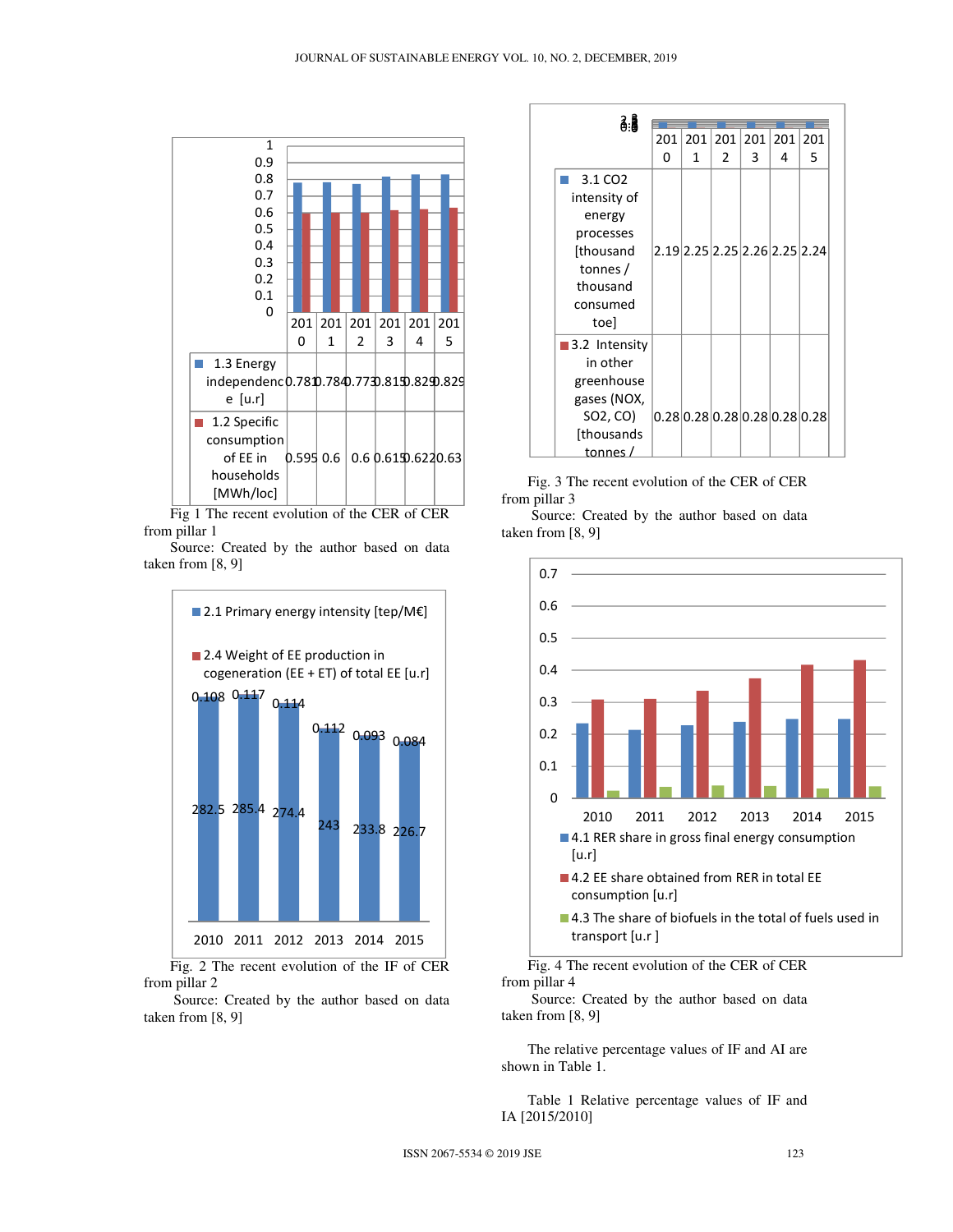| The            | The                    | $\mathbf{P}_{\mathrm{ji}}$ | Relative                    |        |  |
|----------------|------------------------|----------------------------|-----------------------------|--------|--|
| Pill           | Indicator              |                            | percentage value            |        |  |
| ar             |                        |                            | $[\%]$                      |        |  |
|                |                        |                            | $\overline{\rm IF}_{\rm r}$ | $IA_r$ |  |
| $\mathbf{1}$   | 1.3<br>Energy          | 0,75                       | 106,1                       | 106,05 |  |
|                |                        |                            |                             |        |  |
|                | independence           |                            |                             |        |  |
|                | [u,r]                  |                            |                             |        |  |
|                | 1.2 Specific           | 0,25                       | 105,9                       |        |  |
|                | consumption<br>of      |                            |                             |        |  |
|                | EЕ<br>in               |                            |                             |        |  |
|                | households             |                            |                             |        |  |
|                | [MWh/loc]              |                            |                             |        |  |
| $\overline{c}$ | 2.1 Primary            | 0,6                        | 80,2                        | 79,2   |  |
|                | energy intensity       |                            |                             |        |  |
|                | [tep/M€]               |                            |                             |        |  |
|                | Weight<br>2.4          | 0,4                        | 77,8                        |        |  |
|                | EE<br>of               |                            |                             |        |  |
|                | production<br>in       |                            |                             |        |  |
|                | cogeneration           |                            |                             |        |  |
|                | $(EE + ET)$<br>of      |                            |                             |        |  |
|                | total EE [u.r]         |                            |                             |        |  |
| 3              | 3.1<br>CO <sub>2</sub> | $\overline{0,5}$           | 102,3                       | 101,1  |  |
|                | intensity<br>of        |                            |                             |        |  |
|                | energy                 |                            |                             |        |  |
|                | processes              |                            |                             |        |  |
|                | [thousand              |                            |                             |        |  |
|                | I<br>tonnes            |                            |                             |        |  |
|                | thousand               |                            |                             |        |  |
|                |                        |                            |                             |        |  |
|                | consumed toe]          |                            |                             |        |  |
|                | 3.2                    | $\overline{0,5}$           | 100                         |        |  |
|                | Intensity<br>in        |                            |                             |        |  |
|                | other                  |                            |                             |        |  |
|                | greenhouse             |                            |                             |        |  |
|                | (NOX,<br>gases         |                            |                             |        |  |
|                | SO2,<br>CO)            |                            |                             |        |  |
|                | [thousands]            |                            |                             |        |  |
|                | tonnes                 |                            |                             |        |  |
|                | thousands              |                            |                             |        |  |
|                | consumed toe]          |                            |                             |        |  |
| 4              | 4.1<br><b>RER</b>      | 0,4                        | 106                         | 131,8  |  |
|                | share in<br>gross      |                            |                             |        |  |
|                | final<br>energy        |                            |                             |        |  |
|                | consumption            |                            |                             |        |  |
|                | [u.r]                  |                            |                             |        |  |
|                | $\overline{EE}$<br>4.2 | 0,3                        | 140                         |        |  |
|                | share obtained         |                            |                             |        |  |
|                | from<br>RER<br>in      |                            |                             |        |  |
|                | total<br>ЕE            |                            |                             |        |  |
|                | consumption            |                            |                             |        |  |
|                | $\lceil u.r \rceil$    |                            |                             |        |  |
|                | 4.3<br>The             | 0,3                        | 158                         |        |  |
|                | share of biofuels      |                            |                             |        |  |
|                | in the total of        |                            |                             |        |  |
|                | fuels<br>used<br>in    |                            |                             |        |  |
|                |                        |                            |                             |        |  |
|                | transport [u.r]        |                            |                             |        |  |

 Source: Created by the author based on data taken from [8, 9]

3. CONCLUSIONS

During the analyzed period, Romania's energy competitiveness has improved overall and with reference to most indicators. Energy security increased by about 6%, the components having a very close growth (6.1% and 5.9% respectively). On the whole, it can be stated that the energy efficiency has improved, the two components that can be highlighted had a decrease, with different significance, as follows:

• The decrease of the energy intensity by about 20% is essential for improving the energy efficiency of the economy as a whole;

• The decrease of the EE share produced in cogeneration by about 22% reflects the continuation - during this period - of the restructuring of the units producing  $(EE + ET)$ , in the sense of removing from use and / or not using to the same extent as in the previous period, those groups with low energy efficiency, pollutants, against the backdrop of increasing the share of units that use renewable energy resources.

From the point of view of the indicators used, in Pillar 3, we find a slight degradation (1.1%) of the CER, on the level related to the environmental impact of the energy processes. It is a result due to the use of relative indicators [tonnes of GHG / tol energy consumed. However, the amount of GHGs from energy processes has decreased from 84.6 million tonnes CO2 equivalent (2010), to 80.1 million tonnes CO2 equivalent (2015), due to the more pronounced reduction of energy consumption [9] , the relative value of AI for pillar 3 increased.

The biggest increase in competitiveness (31.8%) is found with reference to pillar 4, from the point of view of all indicators, the weights being different as follows:

• The share of biofuels in the total fuel consumption used in transport had the highest increase (58%), although during the analysis period there are some fluctuations;

• The share of EE obtained from the RER decreased by 40%, and the share of these resources in the gross final consumption of all forms of energy, increased only by 6%.

We believe that, in order to increase the accuracy of the CER assessment, for other states and the EU, it would be necessary that the accredited institutions (INS, EUROSTAT) to include in the statistical databases olso other ICEs, the most relevant being: the specific reserves of the REE, the specific potential of RER - with economic potential , EE availability to consumers, final energy intensity, GHG emissions of energy processes, quantity of solid particles generated by energy processes, with negative impact on the environment.